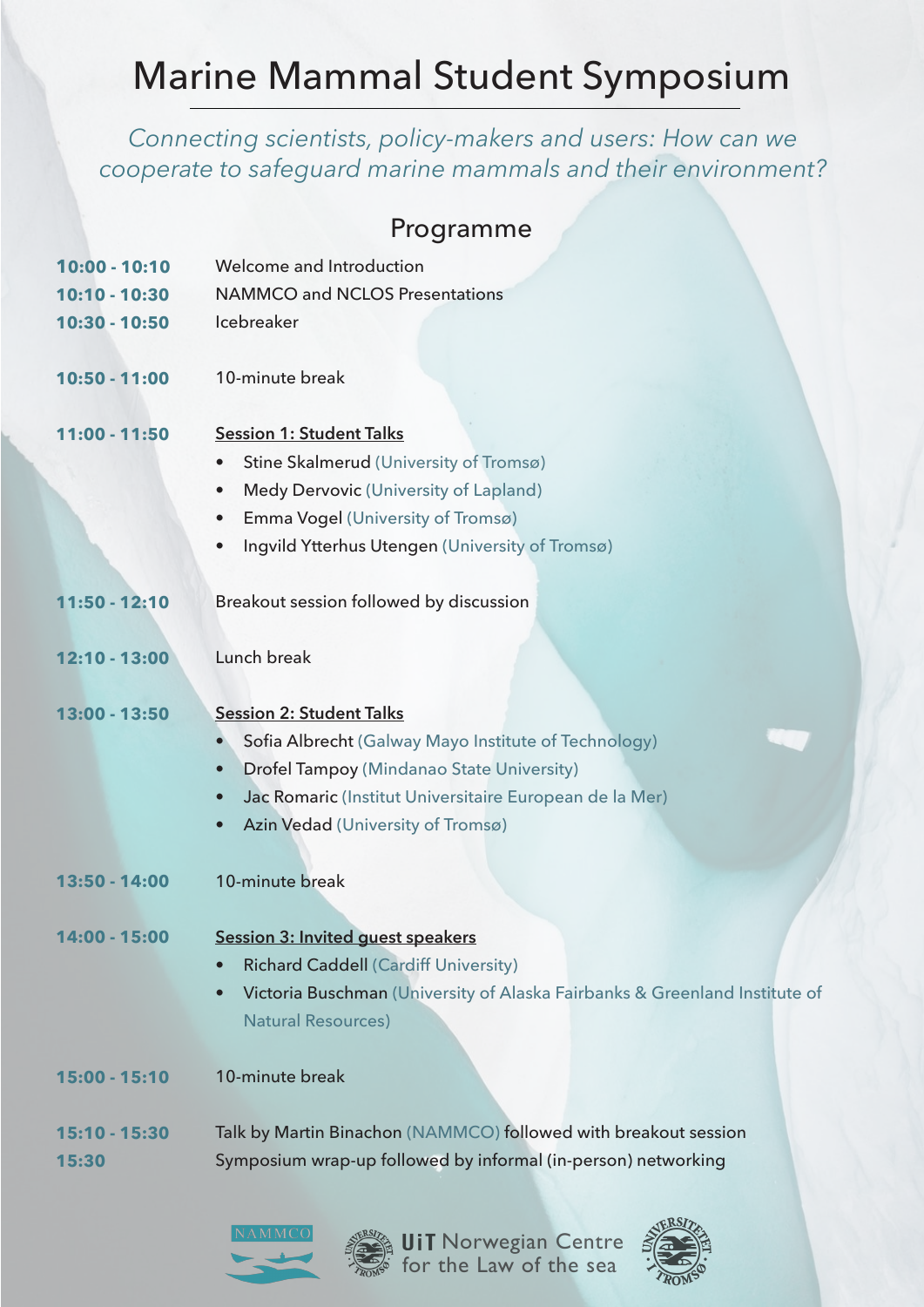## Stine Skalmerud (University of Tromsø, Arctic Biology)

#### Diving and movement behavior of humpback whales (*Megaptera novaeangliae*) during foraging in the Barents Sea

Humpback whales travel all the world's oceans, studying an animal's movement through space and time can shed light on the strategies used to optimize foraging and adapt to environmental variation. In addition, learning about humpback whale feeding, movement and diving behavior is important to identify factors that can heavily impact their population. The main objective of the study is to characterize dive profiles and movement of humpback whales in their foraging grounds and identify factors that may drive or affect these patterns. Specifically, we will investigate how bathymetry, solar angle and potential prey distributions affect diving and dispersal patterns of humpback whales. In this study we found the Barents Sea capelin distribution heavily overlap with the humpback whale distribution, both horizontally and vertically. Solar angle affects the diving depth of humpback whales; deeper dives around mid-day and shallower in the evening/night. Bathymetry does not seem to influence diving depth. As the world's longest mammal migrator, humpback whales (this subpopulation) heavily overlap with the capelin population.

## Medy Dervovic (University of Lapland, Law of the Sea)

#### Law-Science Nexus in International Law-Making: Perspectives from Arctic Fisheries Governance

In light of global climatic and geophysical changes, particularly exacerbated in the polar regions, the integration of science in the making and implementation of international and regional treaties emerges as an essential component of modern international law-making. This law-science nexus trend is all the more relevant amidst the proliferation of environmental-related treaties for which a comprehensive scientific understanding of natural phenomena is essential to adopt effective frameworks.

After briefly presenting the role and challenges of science in the international climate change and biodiversity legal frameworks, this presentation will mainly concentrate on the significant importance of science in shaping a comprehensive legal regime governing Arctic high seas fisheries. In this regard, it is important to analyze the 2018 Agreement to Prevent Unregulated High Seas Fisheries in the Central Arctic Ocean (CAOFA), which is the first regional fisheries agreement of its kind. In establishing a de facto moratorium on commercial fisheries in the Central Arctic Ocean, the CAOFA shines through its stepwise approach to fisheries management embodied, inter alia, by the overarching role attributed to science as a determining feature for future developments.

This presentation is based on a paper that will be presented during the 11th Annual Conference of the Cambridge International Law Journal (26-27 March 2022) on the same topic by myself and Katharina Heinrich. By presenting our findings at the NAMMCO Marine Mammal Symposium in Tromsø, we hope to receive multi-disciplinary feedback and engage in thought-provoking discussions on why and how science should further be integrated into international law-making. Eventually, the debate on safeguarding marine mammals and their environment could also benefit from this presentation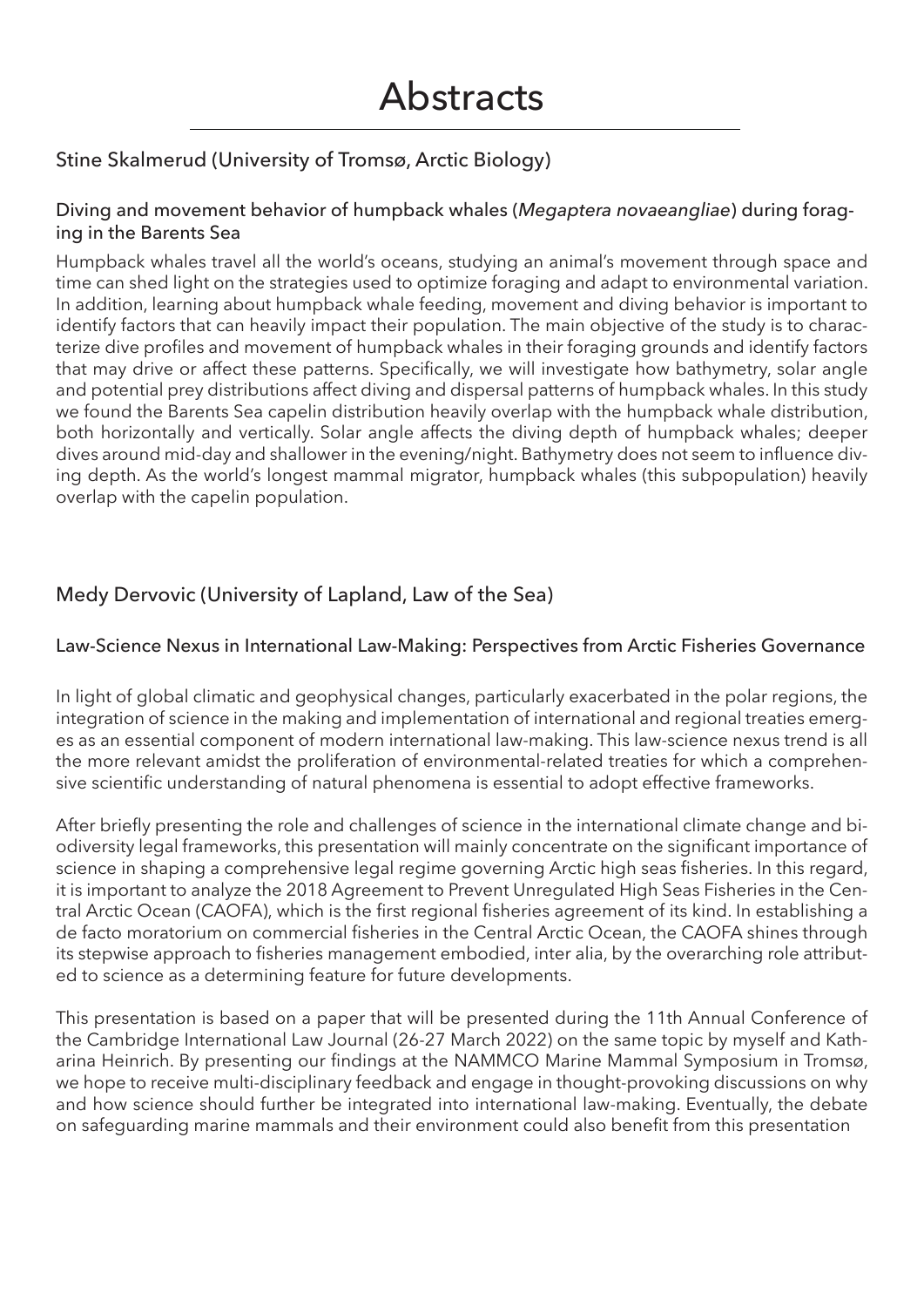## Emma Vogel (University of Tromsø, Arctic Biology)

#### Killer whale movements on the Norwegian shelf are associated with herring density

Killer whales *Orcinus orca* have a cosmopolitan distribution with a broad diet ranging from fish to marine mammals. In Norway, killer whales are regularly observed feeding on overwintering Norwegian spring-spawning (NSS) herring Clupea harengus inside the fjords. However, their offshore foraging behavior and distribution are less well understood. In particular, it is not known to what degree they rely on the NSS herring stock when the herring move to deeper offshore waters. Satellite telemetry data from 29 male killer whales were analyzed to assess whether their offshore foraging behavior is linked to herring distribution. Unlike most marine predator-prey studies that use indirect proxies for prey abundance and distribution, our study utilized 2 herring density estimates based on (1) direct observations from acoustic trawl survey data and (2) simulations from a fully coupled ecosystem model. Mixed effects models were used to infer the effect of herring density and light intensity on whale movement patterns. Our results suggest that killer whales follow NSS herring over long distances along the coast from their inshore overwintering areas to offshore spawning grounds. All whales changed from fast, directed, to slow, non-directed movement when herring density increased, although individuals had different propensities towards movement. Our data indicated that whales continue to feed on herring along the Norwegian shelf. We conclude that NSS herring constitute an important prey resource for at least some killer whales in the northeastern Atlantic, not only during the herring overwintering period, but also subsequently throughout the herring spawning migration.

## Ingvild Ytterhus Utengen (University of Tromsø, Arctic Biology)

#### Characterizing searching behavior seen in Humpback Whale (*Megaptera novaeangliae*) during feeding on overwintering herring at the Norwegian coast

Humpback whale migration and large-scale movement patterns are well documented, however finer scale movement patterns and habitat use are not well understood. In this study we segmented whale tracks into five distinct movement modes to investigate small scale patterns and individual variability in searching behavior when foraging on overwintering herring at the Norwegian coast. This was done by using a change point analysis (BCPA) to select robust, homogenous velocity-persistence states at small scales and then modeled the net squared displacement (NSD) over time to differentiate movement modes. The movement modes categorized was ranging, encamped, nomadic, roundtrip and semi-roundtrip. The relationship between ranging and encamped mode is similar to the commonly assessed transiting versus area restricted search behaviors in previous studies. Round and semi-round trips might be associated to actions of search or dispersal. Out of all classified segments we found ~12% were trips and ~13% nomadic, meaning a total of 25% of segments classified were other movements than ranging and encamped. This study is the first to segment humpback whale tracks into five distinct movement modes, and confirms the method is useful and applicable to analyze smaller scale movement patterns for this species.

We also confirmed an interesting behavior on intermediate scale (8-22days) where whales leave a fjord area, performs a looping behavior on the Norwegian shelf before it returns to the initial fjord area. This excursion was documented in 4 out of 12 whales. Why the whales decide to leave a fjord where there is already a lot of herring is contrary to what optimal foraging theory would predict. The excursions happen during Christmas when fisheries are on a break. Possible explanations could be an association to fisheries, prey, or that excess energy allows longer researching trips. This study serves as a baseline for future studies investigating this phenomenon.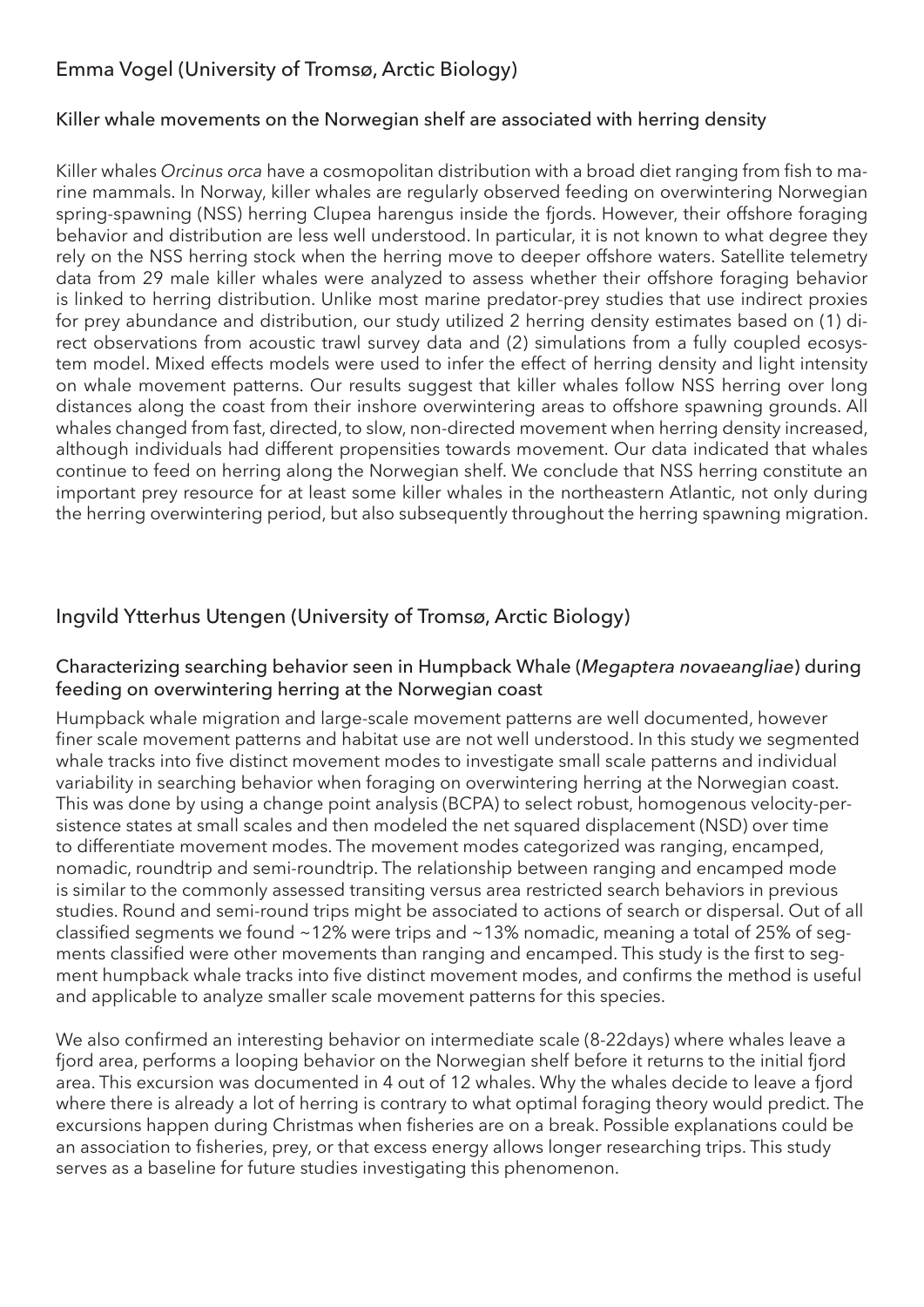## Sofia Albrecht (Galway Mayo Institute of Technology/Atlantic Technological University, Marine and Freshwater Research Centre)

#### Impacts of anthropogenic activities and environmental change on the foraging ecology and nutritional status of common dolphin and its implications towards sustainable resource management

Overfishing has massively depleted several target species in European waters, altering marine food webs and impacting populations of top predators. The common dolphin is one of the most abundant cetaceans in the North-east Atlantic, playing a key functional role as a top predator. Large-scale movements in recent years have resulted in increased numbers inhabiting continental shelf and contiguous waters and increased exposure, at the population level, to the direct and indirect effects of fishing. Due to their high energy requirements, common dolphins target energy-dense prey and increasingly, stranded dolphins are showing evidence of starvation/emaciation. Through availing of samples and data collected by Irish stranding and observer bycatch programmes over a 25-year period and a multi-disciplinary approach, this PhD will investigate temporal changes in diet and nutritional status in this species and identify drivers of change. Work will include conventional stomach contents analysis and progress novel molecular approaches for detecting prey DNA, to assess occurrence of dietary shifts, potential consumption of lower quality prey, annual energy requirements and prey biomass consumption. Spatial modelling will assess spatial-temporal variations in prey energy densities, and potential drivers of dolphin distribution patterns. While nutritional status indicators focusing on stress physiology will provide a deeper/novel understanding of the biological pathways underpinning nutritional deficiencies in cetaceans. Through developing multiple methods of enquiry and generating new data sources and evidence based on a more complete understanding of its dietary consumption, preferences and requirements, interactions with fisheries, and changes in predator-prey dynamics due to overfishing and environmental change, work will inform policy makers and managers on the sustainable use of fishery resources, employment of a nutritional status biodiversity indicator for cetaceans, and the conservation status of common dolphins.

## Diofel Tampoy (Mindanao State University, Marine Biology)

#### Diversity, distribution, diurnal behaviors of marine mammals in the Sarangani Bay protected seascape, Southern Mindanao, Philippines

Studies on marine mammals in the Philippines are insufficient, and most researches on marine mammals are geographically biased towards Europe, North America, New Zealand, and Australia. In the southern Philippines, particularly in Sarangani Bay, there is a paucity of marine mammal studies despite being one of the conservation priority areas for cetaceans and dugongs. In order to contribute to management and conservation efforts in the Sarangani Bay Protected Seascape, small boat surveys were conducted between November 2021 to January 2022 following a systematic zig-zag transect line design. The group size, behavioral state, date, time, geographical location, environmental parameters, and sea state were recorded whenever an individual or group of marine mammals were sighted. A total of 365 km line transect was covered, and four marine mammal species were documented from two families. The Gray's spinner dolphin was the most sighted (n = 61.97 indv/100km), followed by the Common bottlenose dolphin (n = 27.97 indv/100km), Risso's dolphin (n = 2.7 indv/100km), and Dugong (n = 0.5 indv/100km). The distribution of marine mammals varied across the survey area but are regularly sighted in the municipal waters of Malapatan, Alabel, and General Santos City. With the exception of dugongs, these animals exhibited behaviors such as traveling (n=53.33%), resting (n  $= 20\%$ ), socializing (n = 13.33%), foraging (n = 6.67%), and milling (n = 6.67%). All the species recorded were threatened under the Philippine Red List, but only dugong is threatened under the IUCN Red List. The presence of neonates and calves of Gray's spinner dolphins may suggest that the bay represents critical nursing and foraging grounds for the population. However, the growing pressure from shipping vessels in their habitat may impact marine mammals' overall population survival. The results provide support for the protected area status of the bay and reinforce strict management guidelines as outlined in the protected area management plan.